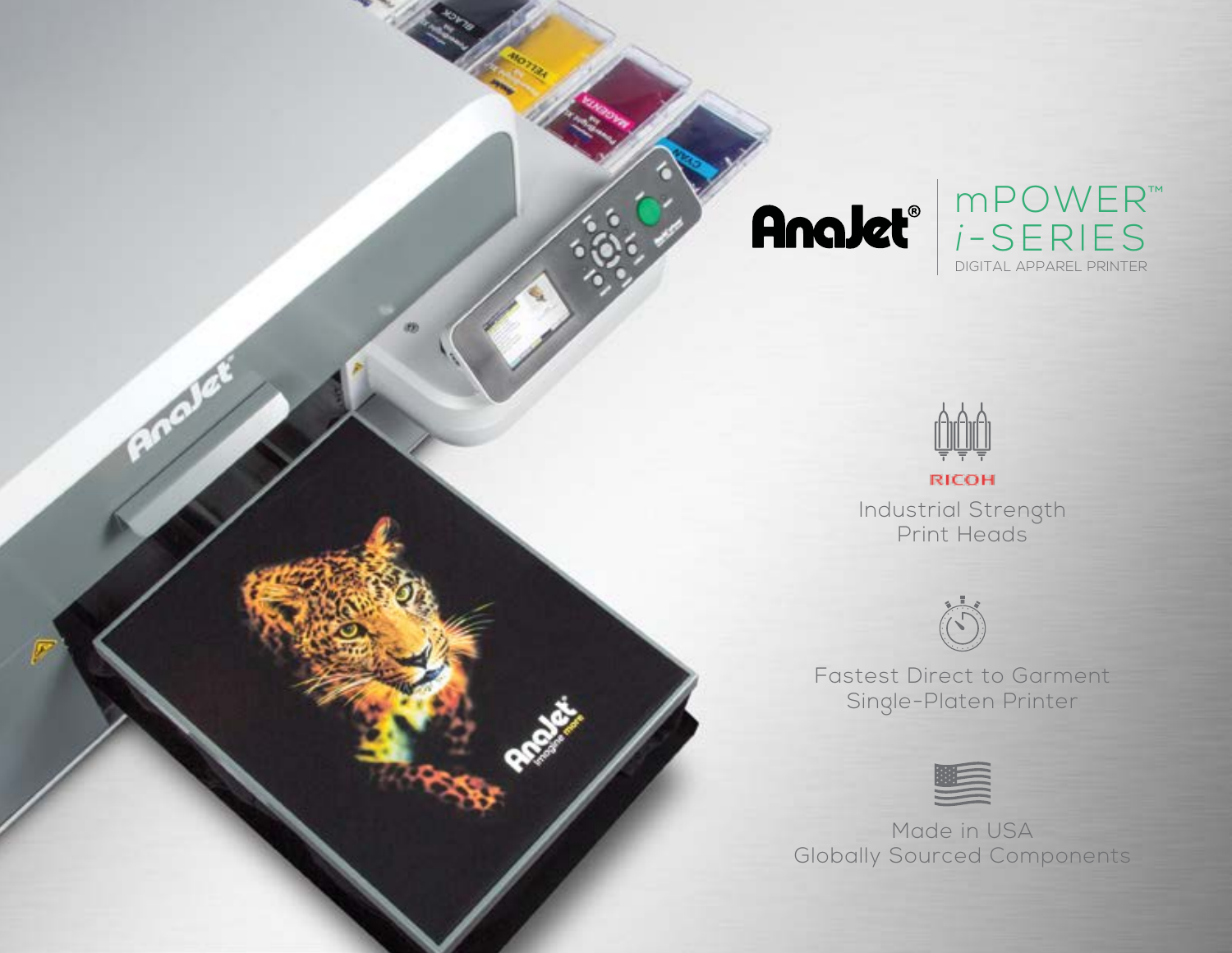## Digital Apparel Printing for All Imaging Businesses

- ↘ High quality direct to garment prints ↘ Rigorously tested for reliability
	-
- ↘ Cost effective CMYK and white ink printing ↘ High speed for production environments
- ↘ Lifetime free technical support and first-class customer service ↘ Industrial print head technology
- 
- 

The AnaJet® mPower™ digital apparel printer is a durable, high-quality printing solution for garment decorators, promotional product distributors, commercial and digital printers, retailers and non-profit institutions. Molded by customer needs, the mPower i-series delivers increased print quality and productivity while reducing maintenance downtime and costs.

#### AnaRIP™

Every mPower comes with a free license for AnaRIP, our powerful RIP software based on years of customer input. Produce the highest possible fidelity from your customer's source graphics. See your estimated ink costs per print to enable more accurate pricing. The unique TrueView WYSIWYG capability shows you how a print will actually appear on a dark or colored fabric.

# Innovative Ink Technology & Reduced Waste

The mPower leverages AnaJet's patented Closed Loop Ink Delivery System. The system is virtually air-tight, which reduces ink nozzle clogging and banding, so you get less evaporation, less wasted ink, and fewer wasted garments.

When you properly store your mPower in a 45% or greater relative humidity environment over the weekend, simply let the printer run self-maintenance. On Monday morning, you'll be printing in just a few minutes.

The mPower uses AnaJet's brilliant, long-lasting PowerBright™ digital textile inks, which have been carefully formulated and tested to work with AnaJet's unique ink delivery system and RIP software.

### Purpose-Built for Digital Apparel Printing

Most traditional garment decoration techniques have color restrictions and require time-consuming set-up and clean-up. Consumer-grade "modified" inkjet printers can print on garments, but using slower, plastic-head technology requires compromises and extensive maintenance.

The mPower is a purpose-built printer with a broad gamut of millions of colors. Our superior ink delivery system enables precise, consistent application. Industrial-strength print heads tolerate high-pressure cleaning, reducing manual maintenance and downtime.

↘ Durable: 100 billion actuations per nozzle ↘ Push-button and auto-maintenance routines ↘ "Plug-n-print" from storage devices – with full-color preview ↘ Automatic platen height adjustment ↘ Versatility for multiple applications (foil effects, hats, canvas, tile, wood, metal and more)

# Lifetime Technical Support & Unlimited Training

AnaJet-certified technicians based in Southern California provide free tech support and training to AnaJet customers. AnaJet Certified International Distributors sell, service and support our equipment and undergo re-certification on a regular basis. AnaJet University training sessions – live and online – are included with your purchase. Attend or view training as often as you like. Visit anajet.com/AJU to read about profitable techniques, success stories, maintenance tips and more.

# The Fastest Direct To Garment Printer

The mPower is the fastest single-platen digital apparel printer. You can fulfill orders for hundreds of custom digital graphic prints per day.

Any imaging business or distributor can use an mPower to fulfill more orders, capture margin and keep profits in house. Many AnaJet owners have achieved return on their investment in the first year.

- ↘ Stop outsourcing complex digital graphics and short runs ↘ Print samples on the spot no waiting!
	-
- ↘ Capture missed opportunities beyond your core lines of business ↘ Skip messy setup, cleanup and toxic chemicals
- ↘ Environmentally friendly water-based inks

# mPOWER™ *i* -SERIES DIGITAL APPAREL PRINTER

bringing CREATIVITY inno v ation into consumers' reach